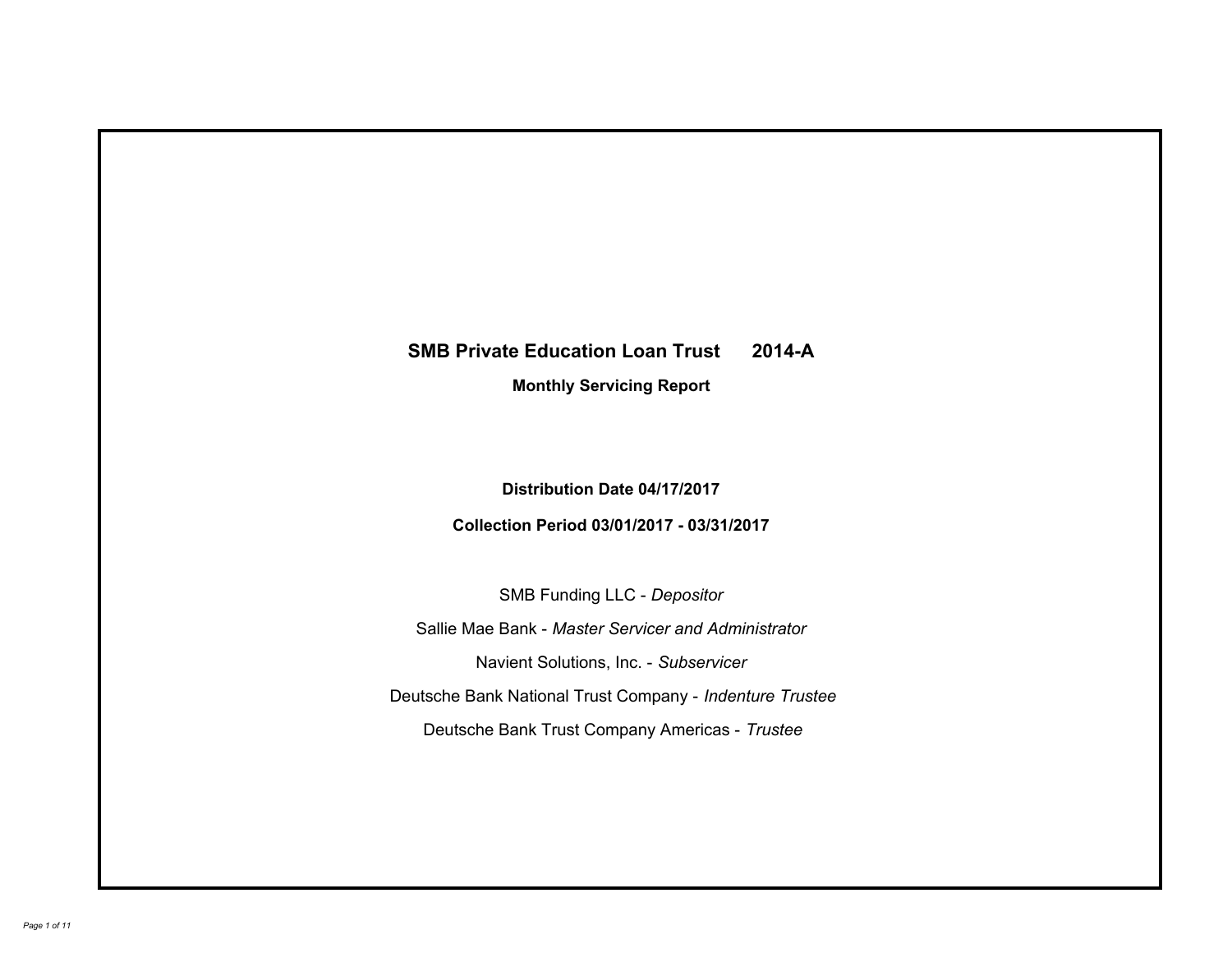|  | <b>Deal Parameters</b> |  |
|--|------------------------|--|
|  |                        |  |

| Α | <b>Student Loan Portfolio Characteristics</b>   |                   | 08/07/2014       | 02/28/2017       | 03/31/2017       |
|---|-------------------------------------------------|-------------------|------------------|------------------|------------------|
|   | <b>Principal Balance</b>                        |                   | \$361,523,983.59 | \$291,676,371.00 | \$286,021,726.22 |
|   | Interest to be Capitalized Balance              |                   | 17,313,307.43    | 10,023,172.61    | 10,028,449.57    |
|   | Pool Balance                                    |                   | \$378,837,291.02 | \$301,699,543.61 | \$296,050,175.79 |
|   | Weighted Average Coupon (WAC)                   |                   | 7.81%            | 7.98%            | 8.07%            |
|   | Weighted Average Remaining Term                 |                   | 138.29           | 143.46           | 144.01           |
|   | Number of Loans                                 |                   | 33,555           | 26,424           | 26,008           |
|   | Number of Borrowers                             |                   | 26,651           | 20,764           | 20,447           |
|   | Pool Factor                                     |                   |                  | 0.796382908      | 0.781470523      |
|   | Since Issued Total Constant Prepayment Rate (1) |                   |                  | 6.85%            | 7.07%            |
| B | <b>Debt Securities</b>                          | <b>Cusip/Isin</b> | 03/15/2017       |                  | 04/17/2017       |
|   | A1                                              | 784456AA3         | \$4,825,641.78   |                  | \$0.00           |
|   | A <sub>2</sub> A                                | 784456AB1         | \$68,000,000.00  |                  | \$67,272,017.73  |
|   | A <sub>2</sub> B                                | 784456AC9         | \$68,000,000.00  |                  | \$67,272,017.73  |
|   | A <sub>3</sub>                                  | 784456AD7         | \$50,000,000.00  |                  | \$50,000,000.00  |
|   | В                                               | 784456AE5         | \$36,000,000.00  |                  | \$36,000,000.00  |
|   | C                                               | 784456AF2         | \$42,000,000.00  |                  | \$42,000,000.00  |
|   |                                                 |                   |                  |                  |                  |
| C | <b>Certificates</b>                             | Cusip/Isin        | 03/15/2017       |                  | 04/17/2017       |
|   | <b>Excess Distribution</b>                      | 784456105         | \$100,000.00     |                  | \$100,000.00     |
|   |                                                 |                   |                  |                  |                  |
| D | <b>Account Balances</b>                         |                   | 03/15/2017       |                  | 04/17/2017       |
|   | Reserve Account Balance                         |                   | \$958,735.00     |                  | \$958,735.00     |
|   |                                                 |                   |                  |                  |                  |
| E | <b>Asset / Liability</b>                        |                   | 03/15/2017       |                  | 04/17/2017       |
|   | Overcollateralization Percentage *              |                   | 24.82%           |                  | 25.50%           |
|   | Specified Overcollateralization Amount *        |                   | \$90,509,863.08  |                  | \$88,815,052.74  |
|   | Actual Overcollateralization Amount *           |                   | \$74,873,901.83  |                  | \$75,506,140.33  |

\* Based on the Rated debt securities (Class A and Class B Bonds)

(1) Since Issued Total CPR calculations found in monthly servicing reports issued on or prior to September 15, 2015 originally included loans that were removed from the pool by the sponsor because they became ineligible for the pool between the cut-off date and settlement date. On October 5, 2015, Since Issued Total CPR calculations were revised to exclude these loans and all prior monthly servicing reports were restated. For additional information, see 'Since Issued CPR Methodology' found on page 11 of this report.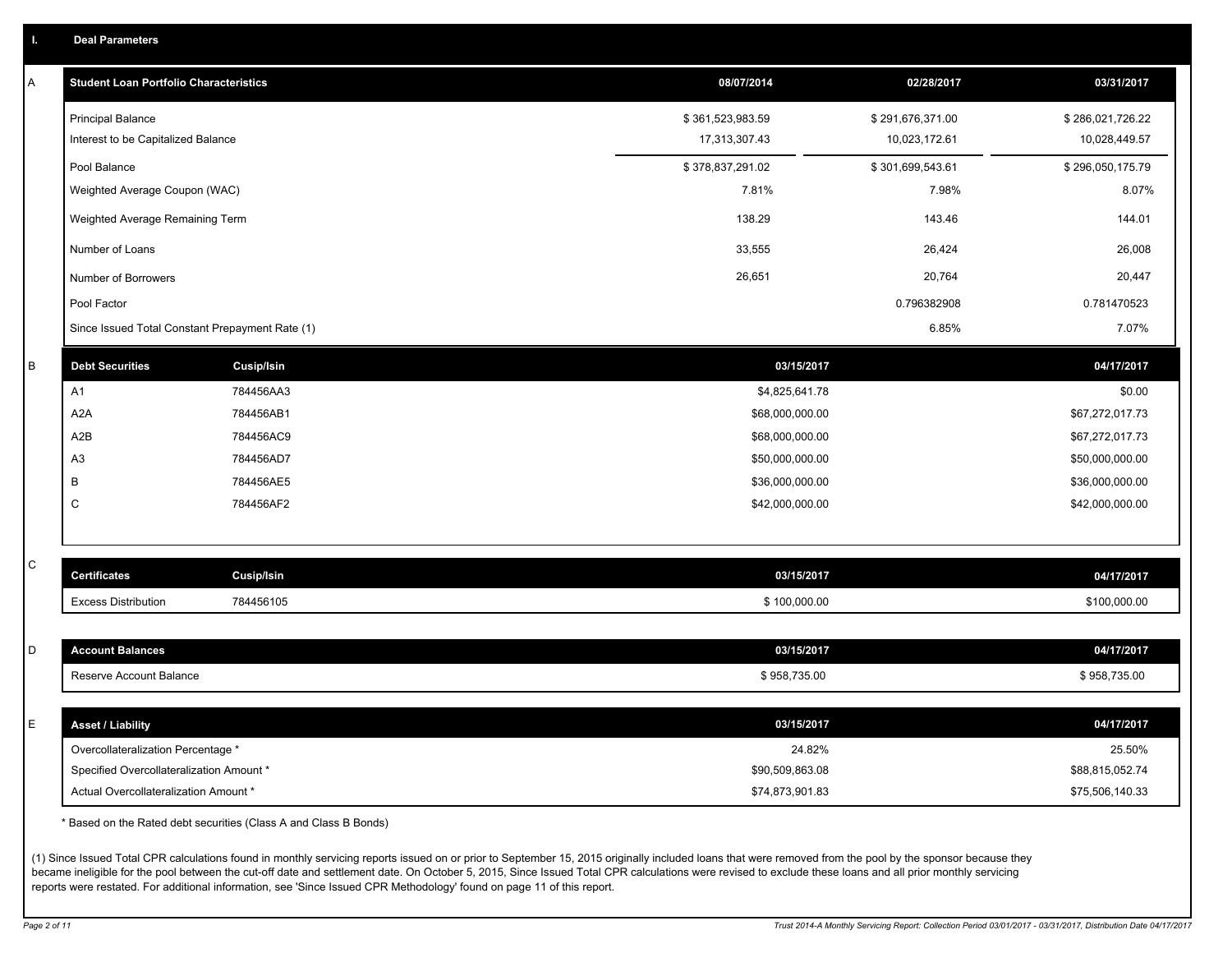## **II. 2014-A Trust Activity 03/01/2017 through 03/31/2017**

| Α         | <b>Student Loan Principal Receipts</b>                           |                |
|-----------|------------------------------------------------------------------|----------------|
|           | <b>Borrower Principal</b>                                        | 5,794,864.95   |
|           | <b>Consolidation Activity Principal</b>                          | 0.00           |
|           | Seller Principal Reimbursement                                   | 0.00           |
|           | Servicer Principal Reimbursement                                 | 0.00           |
|           | Delinquent Principal Purchases by Servicer                       | 0.00           |
|           | <b>Other Principal Deposits</b>                                  | 0.00           |
|           | <b>Total Principal Receipts</b>                                  | \$5,794,864.95 |
| B         | <b>Student Loan Interest Receipts</b>                            |                |
|           | <b>Borrower Interest</b>                                         | 1,359,328.68   |
|           | <b>Consolidation Activity Interest</b>                           | 0.00           |
|           | Seller Interest Reimbursement                                    | 0.00           |
|           | Servicer Interest Reimbursement                                  | (1,641.30)     |
|           | Delinquent Interest Purchases by Servicer                        | 0.00           |
|           | Other Interest Deposits                                          | 12,963.34      |
|           | <b>Total Interest Receipts</b>                                   | \$1,370,650.72 |
| С         | <b>Recoveries on Realized Losses</b>                             | \$13,001.07    |
| D         | <b>Investment Income</b>                                         | \$3,152.02     |
| Е         | <b>Funds Borrowed from Next Collection Period</b>                | \$0.00         |
| F         | <b>Funds Repaid from Prior Collection Period</b>                 | \$0.00         |
| G         | Loan Sale or Purchase Proceeds                                   | \$0.00         |
| н         | Initial Deposits to Collection Account                           | \$0.00         |
|           | <b>Excess Transferred from Other Accounts</b>                    | \$0.00         |
| ا.        | <b>Borrower Benefit Reimbursements</b>                           | \$0.00         |
| Κ         | <b>Gross Swap Receipt</b>                                        | \$0.00         |
| L         | <b>Other Deposits</b>                                            | \$0.00         |
| М         | <b>Other Fees Collected</b>                                      | \$0.00         |
| ${\sf N}$ | <b>AVAILABLE FUNDS</b>                                           | \$7,181,668.76 |
| O         | Non-Cash Principal Activity During Collection Period             | \$140,220.17   |
| P         | Aggregate Purchased Amounts by the Depositor, Servicer or Seller | \$0.00         |
| Q         | Aggregate Loan Substitutions                                     | \$0.00         |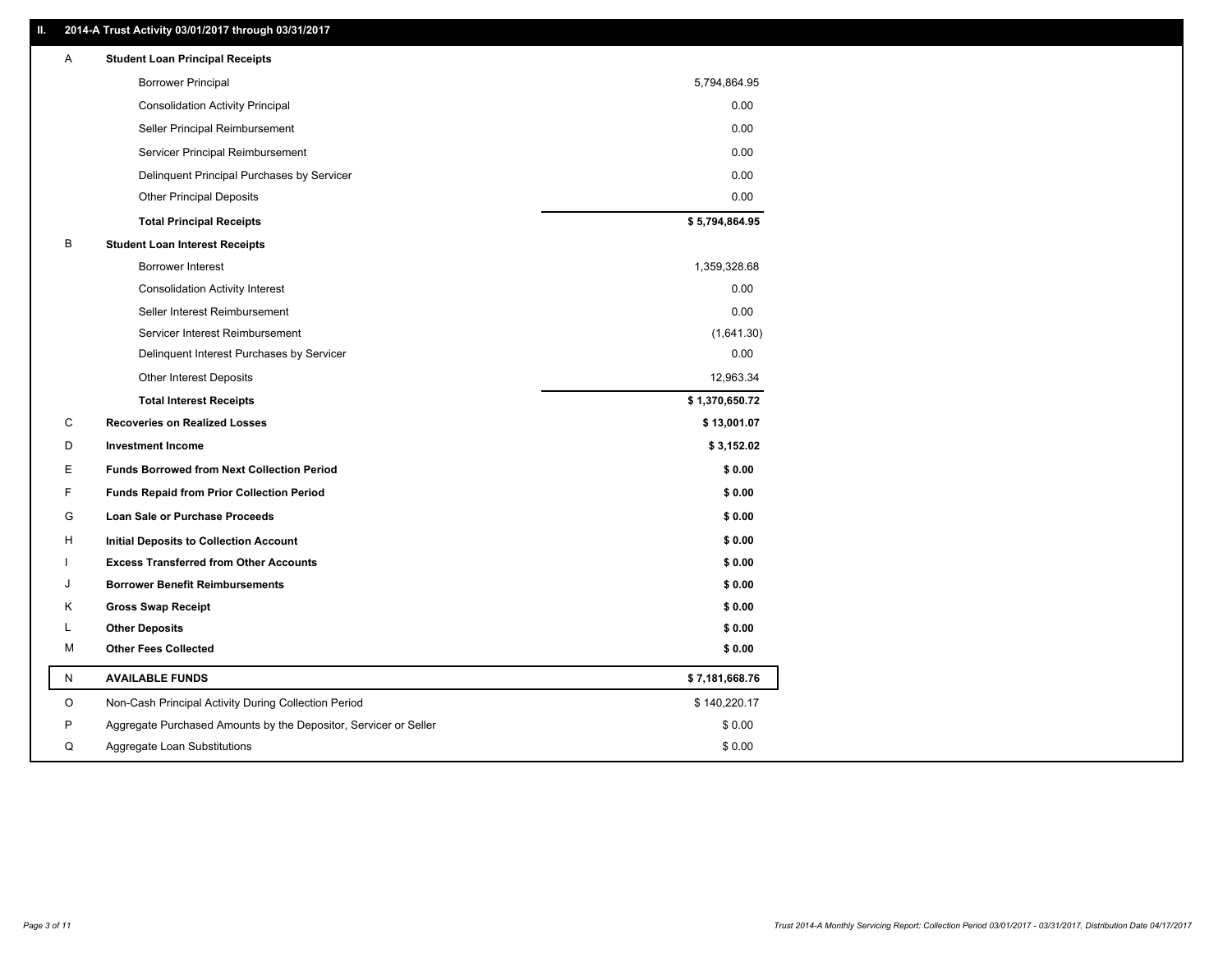|                   |                         |                          | 03/31/2017           |                  |                | 02/28/2017               |         |                  |                |
|-------------------|-------------------------|--------------------------|----------------------|------------------|----------------|--------------------------|---------|------------------|----------------|
|                   |                         | <b>Wtd Avg</b><br>Coupon | # Loans<br>Principal |                  | % of Principal | <b>Wtd Avg</b><br>Coupon | # Loans | Principal        | % of Principal |
| INTERIM:          | IN SCHOOL               | 9.18%                    | 1,423                | \$17,474,441.65  | 5.903%         | 9.08%                    | 1,444   | \$17,613,546.52  | 5.838%         |
|                   | <b>GRACE</b>            | 9.20%                    | 482                  | \$6,055,646.04   | 2.045%         | 9.06%                    | 544     | \$6,672,424.10   | 2.212%         |
|                   | <b>DEFERMENT</b>        | 9.11%                    | 1,278                | \$15,132,165.48  | 5.111%         | 8.99%                    | 1,297   | \$15,313,728.06  | 5.076%         |
| <b>REPAYMENT:</b> | <b>CURRENT</b>          | 7.84%                    | 21,261               | \$236,249,838.05 | 79.801%        | 7.76%                    | 21,592  | \$242,218,125.70 | 80.285%        |
|                   | 31-60 DAYS DELINQUENT   | 8.56%                    | 293                  | \$4,018,226.06   | 1.357%         | 8.64%                    | 349     | \$4,278,627.39   | 1.418%         |
|                   | 61-90 DAYS DELINQUENT   | 8.39%                    | 149                  | \$1,900,898.92   | 0.642%         | 8.63%                    | 189     | \$2,298,836.08   | 0.762%         |
|                   | 91-120 DAYS DELINQUENT  | 8.91%                    | 142                  | \$1,880,900.90   | 0.635%         | 8.53%                    | 141     | \$1,866,513.78   | 0.619%         |
|                   | 121-150 DAYS DELINQUENT | 9.38%                    | 98                   | \$1,121,002.02   | 0.379%         | 9.45%                    | 93      | \$1,070,819.71   | 0.355%         |
|                   | 151-180 DAYS DELINQUENT | 9.06%                    | 56                   | \$657,768.35     | 0.222%         | 9.41%                    | 69      | \$823,751.51     | 0.273%         |
|                   | > 180 DAYS DELINQUENT   | 10.07%                   | 36                   | \$372,874.71     | 0.126%         | 9.86%                    | 42      | \$452,002.27     | 0.150%         |
|                   | FORBEARANCE             | 8.53%                    | 790                  | \$11,186,413.61  | 3.779%         | 8.36%                    | 664     | \$9,091,168.49   | 3.013%         |
|                   |                         |                          | 26,008               | \$296,050,175.79 | 100.00%        |                          | 26,424  | \$301,699,543.61 | 100.00%        |
| <b>TOTAL</b>      |                         |                          |                      |                  |                |                          |         |                  |                |

Percentages may not total 100% due to rounding \*

\*\* Smart Option Interest Only loans and \$25 Fixed Payment loans classified as in repayment whether student borrowers are in school, in grace, in deferment or required to make full principal and interest payments on their l

\*\*\* To conform with company standard reporting these sections now include Princial and Interest Accrued to Capitalize.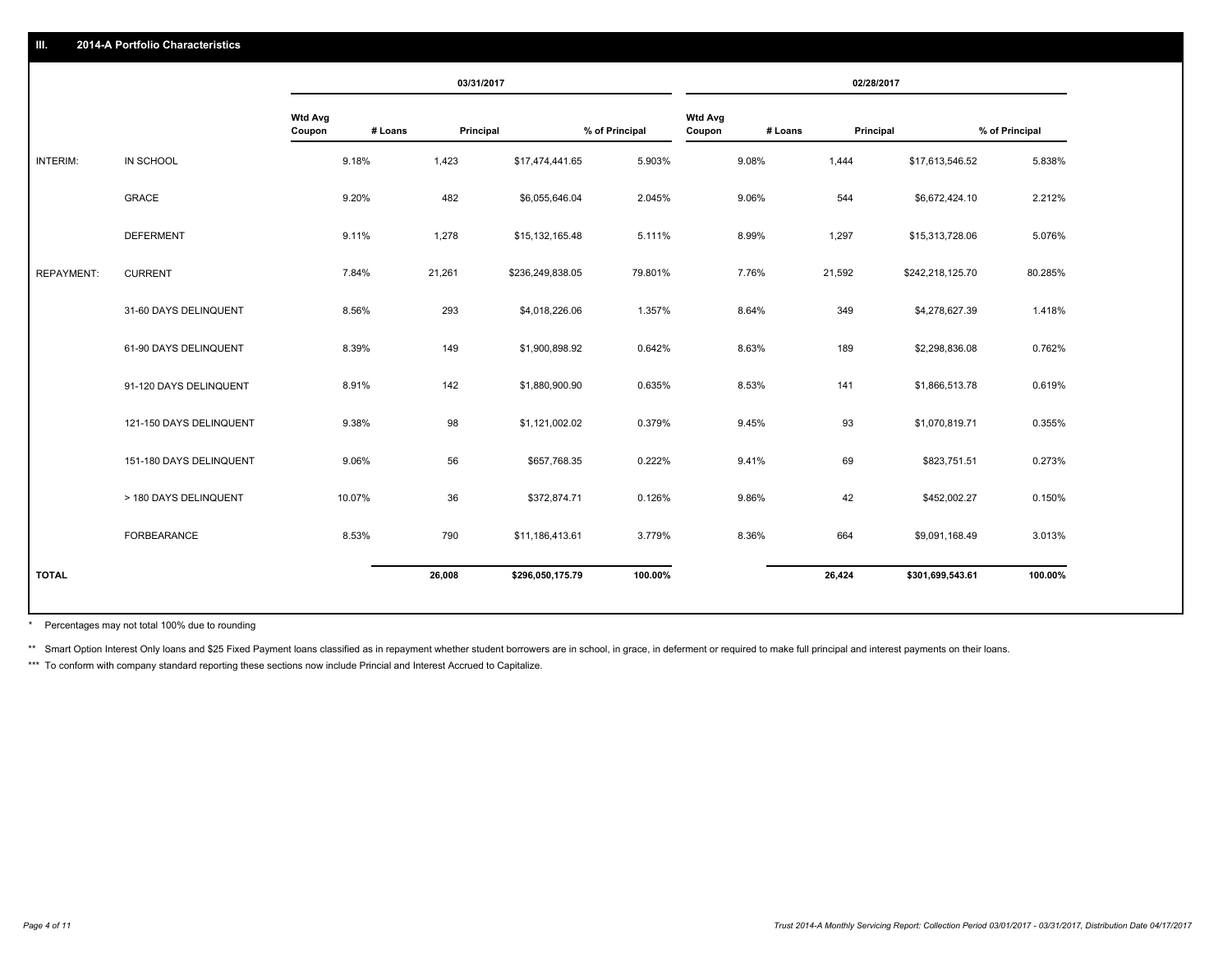|                                                         | 3/31/2017        | 2/28/2017        |
|---------------------------------------------------------|------------------|------------------|
| Pool Balance                                            | \$296,050,175.79 | \$301,699,543.61 |
| Total # Loans                                           | 26,008           | 26,424           |
| Total # Borrowers                                       | 20,447           | 20,764           |
| Weighted Average Coupon                                 | 8.07%            | 7.98%            |
| Weighted Average Remaining Term                         | 144.01           | 143.46           |
| Percent of Pool - Cosigned                              | 93.7%            | 93.7%            |
| Percent of Pool - Non Cosigned                          | 6.3%             | 6.3%             |
| Borrower Interest Accrued for Period                    | \$1,938,870.24   | \$1,777,944.48   |
| Outstanding Borrower Interest Accrued                   | \$11,519,233.13  | \$11,484,047.17  |
| Gross Principal Realized Loss - Periodic                | \$353,179.88     | \$278,704.46     |
| Gross Principal Realized Loss - Cumulative              | \$6,003,002.17   | \$5,649,822.29   |
| Delinguent Principal Purchased by Servicer - Periodic   | \$0.00           | \$0.00           |
| Delinguent Principal Purchased by Servicer - Cumulative | \$0.00           | \$0.00           |
| Recoveries on Realized Losses - Periodic                | \$13,001.07      | \$13,207.78      |
| Recoveries on Realized Losses - Cumulative              | \$266,684.09     | \$253,683.02     |
| Net Losses - Periodic                                   | \$340,178.81     | \$265,496.68     |
| Net Losses - Cumulative                                 | \$5,736,318.08   | \$5,396,139.27   |
| <b>Cumulative Gross Defaults</b>                        | \$6,003,002.17   | \$5,649,822.29   |
| Change in Gross Defaults                                | \$353,179.88     | \$278,704.46     |
| Non-Cash Principal Activity - Capitalized Interest      | \$493,658.79     | \$1,079,561.21   |
| Since Issued Total Constant Prepayment Rate (CPR) (1)   | 7.07%            | 6.85%            |
| <b>Loan Substitutions</b>                               | \$0.00           | \$0.00           |
| <b>Cumulative Loan Substitutions</b>                    | \$0.00           | \$0.00           |
| <b>Unpaid Master Servicing Fees</b>                     | \$0.00           | \$0.00           |
| <b>Unpaid Sub-Servicing Fees</b>                        | \$0.00           | \$0.00           |
| <b>Unpaid Administration Fees</b>                       | \$0.00           | \$0.00           |
| Unpaid Carryover Master Servicing Fees                  | \$0.00           | \$0.00           |
| Unpaid Carryover Sub-Servicing Fees                     | \$0.00           | \$0.00           |
| Note Interest Shortfall                                 | \$0.00           | \$0.00           |

(1) Since Issued Total CPR calculations found in monthly servicing reports issued on or prior to September 15, 2015 originally included loans that were removed from the pool by the sponsor because they became ineligible for the pool between the cut-off date and settlement date. On October 5, 2015, Since Issued Total CPR calculations were revised to exclude these loans and all prior monthly servicing reports were restated. For additional information, see 'Since Issued CPR Methodology' found on page 11 of this report.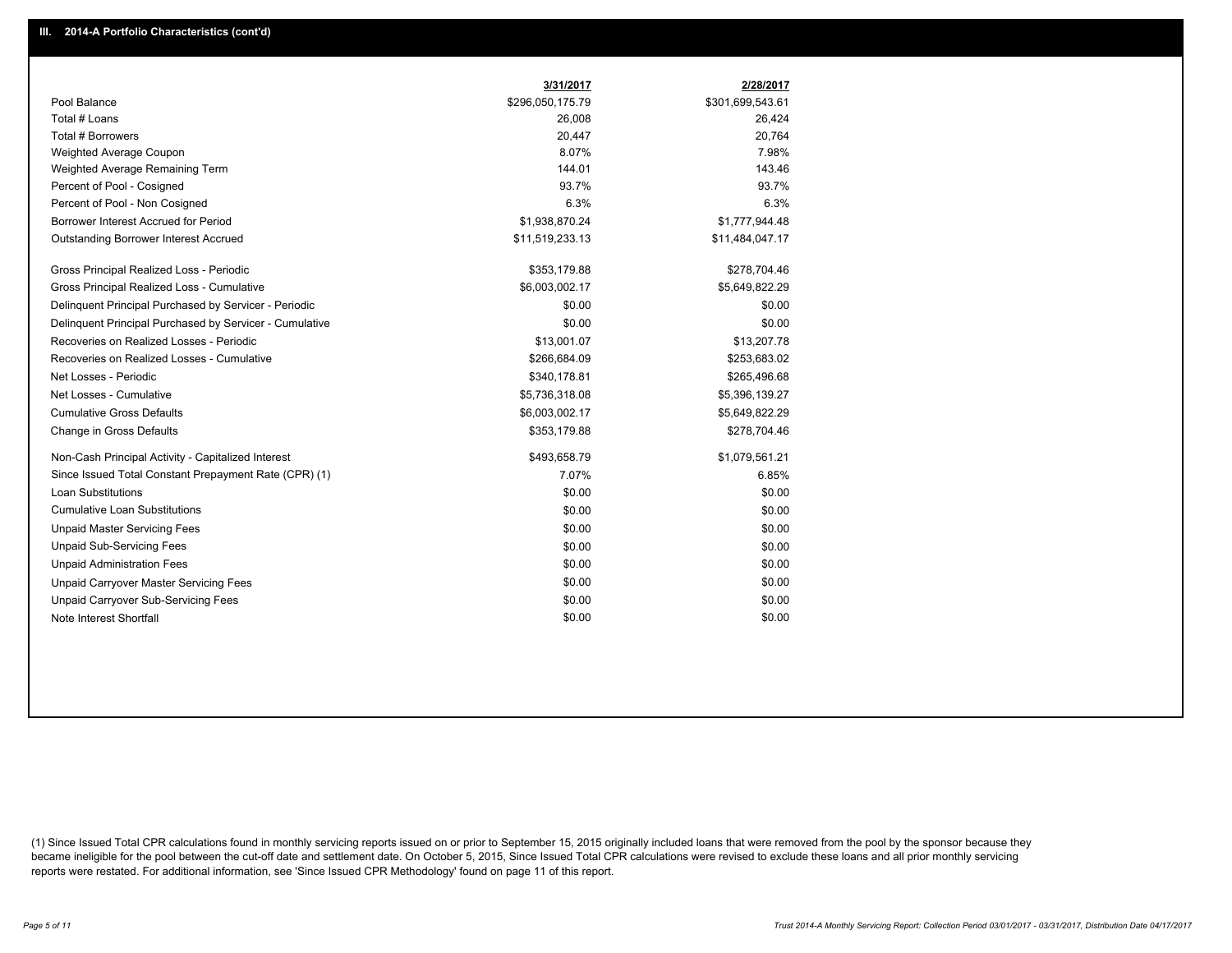## **IV. 2014-A Portfolio Statistics by Loan Program**

|                                                                                                                                                                                                                                                                                                                                                                                                                                                                                        | Weighted<br><b>Average Coupon</b>          | # LOANS | <b>\$ AMOUNT</b> | $%$ *    |
|----------------------------------------------------------------------------------------------------------------------------------------------------------------------------------------------------------------------------------------------------------------------------------------------------------------------------------------------------------------------------------------------------------------------------------------------------------------------------------------|--------------------------------------------|---------|------------------|----------|
| - Smart Option Deferred Loans                                                                                                                                                                                                                                                                                                                                                                                                                                                          | 8.42%                                      | 12,146  | \$134,729,997.28 | 45.509%  |
| - Smart Option Fixed Pay Loans                                                                                                                                                                                                                                                                                                                                                                                                                                                         | 8.13%                                      | 7,633   | \$104,130,907.12 | 35.173%  |
| - Smart Option Interest-Only Loans                                                                                                                                                                                                                                                                                                                                                                                                                                                     | 7.13%                                      | 6,229   | \$57,189,271.39  | 19.317%  |
| - Other Loan Programs                                                                                                                                                                                                                                                                                                                                                                                                                                                                  | $0.00\%$                                   | 0.00    | \$0.00           | 0.000%   |
| Total                                                                                                                                                                                                                                                                                                                                                                                                                                                                                  | 8.07%                                      | 26,008  | \$296,050,175.79 | 100.000% |
| Prime Indexed Loans -- Monthly Reset Adjustable                                                                                                                                                                                                                                                                                                                                                                                                                                        |                                            |         | \$0.00           |          |
| Prime Indexed Loans -- Monthly Reset Non-Adjustable                                                                                                                                                                                                                                                                                                                                                                                                                                    |                                            |         | \$0.00           |          |
| Prime Indexed Loans -- Quarterly Reset Adjustable                                                                                                                                                                                                                                                                                                                                                                                                                                      |                                            |         | \$0.00           |          |
| Prime Indexed Loans -- Quarterly Reset Non-Adjustable                                                                                                                                                                                                                                                                                                                                                                                                                                  |                                            |         | \$0.00           |          |
| Prime Indexed Loans -- Annual Reset                                                                                                                                                                                                                                                                                                                                                                                                                                                    |                                            |         | \$0.00           |          |
| <b>T-Bill Indexed Loans</b>                                                                                                                                                                                                                                                                                                                                                                                                                                                            |                                            |         | \$0.00           |          |
| <b>Fixed Rate Loans</b>                                                                                                                                                                                                                                                                                                                                                                                                                                                                |                                            |         | \$40,578,516.65  |          |
| <b>LIBOR Indexed Loans</b>                                                                                                                                                                                                                                                                                                                                                                                                                                                             |                                            |         | \$255,471,659.14 |          |
|                                                                                                                                                                                                                                                                                                                                                                                                                                                                                        |                                            |         |                  |          |
| * Note: Percentages may not total 100% due to rounding<br>$\mathbf{r} = \mathbf{r} + \mathbf{r} + \mathbf{r} + \mathbf{r} + \mathbf{r} + \mathbf{r} + \mathbf{r} + \mathbf{r} + \mathbf{r} + \mathbf{r} + \mathbf{r} + \mathbf{r} + \mathbf{r} + \mathbf{r} + \mathbf{r} + \mathbf{r} + \mathbf{r} + \mathbf{r} + \mathbf{r} + \mathbf{r} + \mathbf{r} + \mathbf{r} + \mathbf{r} + \mathbf{r} + \mathbf{r} + \mathbf{r} + \mathbf{r} + \mathbf{r} + \mathbf{r} + \mathbf{r} + \mathbf$ | <b>Contract Contract Contract Contract</b> |         |                  |          |

To conform with company standard reporting these sections now include Princial and Interest Accrued to Capitalize.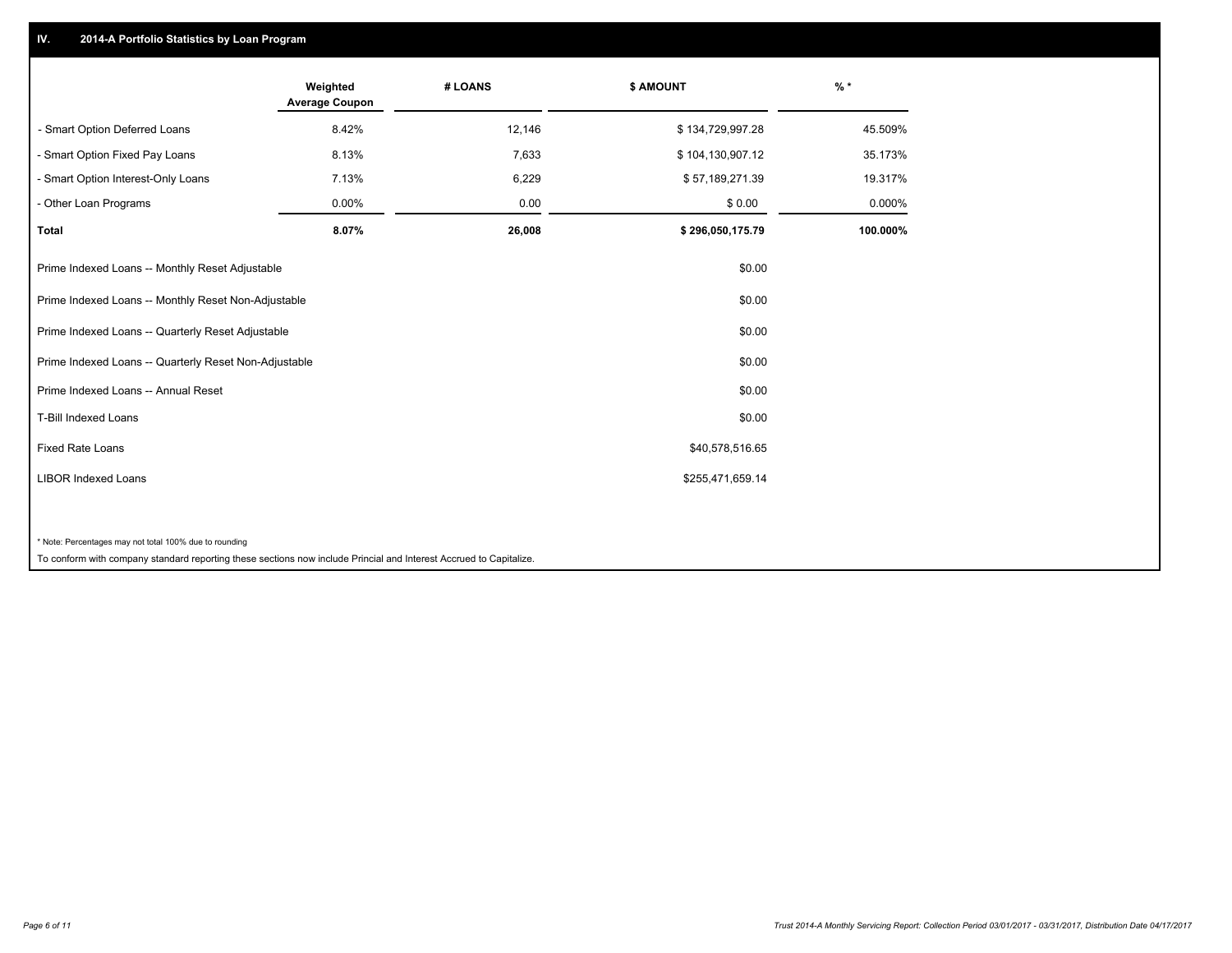| v. | 2014-A Reserve Account and Principal Distribution Calculations                                                                                                                                     |                  |  |
|----|----------------------------------------------------------------------------------------------------------------------------------------------------------------------------------------------------|------------------|--|
| А. | <b>Reserve Account</b>                                                                                                                                                                             |                  |  |
|    | Specified Reserve Account Balance                                                                                                                                                                  | \$958,735.00     |  |
|    | Actual Reserve Account Balance                                                                                                                                                                     | \$958,735.00     |  |
| В. | <b>Principal Distribution Amount</b>                                                                                                                                                               |                  |  |
|    | Class A Notes Outstanding<br>i.                                                                                                                                                                    | \$190,825,641.78 |  |
|    | Pool Balance<br>ii.                                                                                                                                                                                | \$296,050,175.79 |  |
|    | First Priority Principal Distribution Amount (i - ii)<br>iii.                                                                                                                                      | \$0.00           |  |
|    | Class A and B Notes Outstanding<br>iv.                                                                                                                                                             | \$226,825,641.78 |  |
|    | First Priority Principal Distribution Amount<br>v.                                                                                                                                                 | \$0.00           |  |
|    | Pool Balance<br>vi.                                                                                                                                                                                | \$296,050,175.79 |  |
|    | Specified Overcollateralization Amount<br>vii.                                                                                                                                                     | \$88,815,052.74  |  |
|    | viii. Regular Principal Distribution Amount (iv - v) - (vi - vii)                                                                                                                                  | \$19,590,518.73  |  |
|    | Notes Outstanding<br>ix.                                                                                                                                                                           | \$268,825,641.78 |  |
|    | First Priority Principal Distribution Amount<br>Х.                                                                                                                                                 | \$0.00           |  |
|    | Regular Principal Distribution Amount<br>xi.                                                                                                                                                       | \$19,590,518.73  |  |
|    | Available Funds (after payment of waterfall items A through J) *<br>xii.                                                                                                                           | \$0.00           |  |
|    | xiii. Additional Principal Distribution Amount (min(ix - x - xi, xiii))                                                                                                                            | \$0.00           |  |
|    | * Represents 50% of value if the principal balance of the notes is greater than 10% of initial principal balance of the notes or the Class A and Class B note are reduced to 0, otherwise the full |                  |  |

value is shown.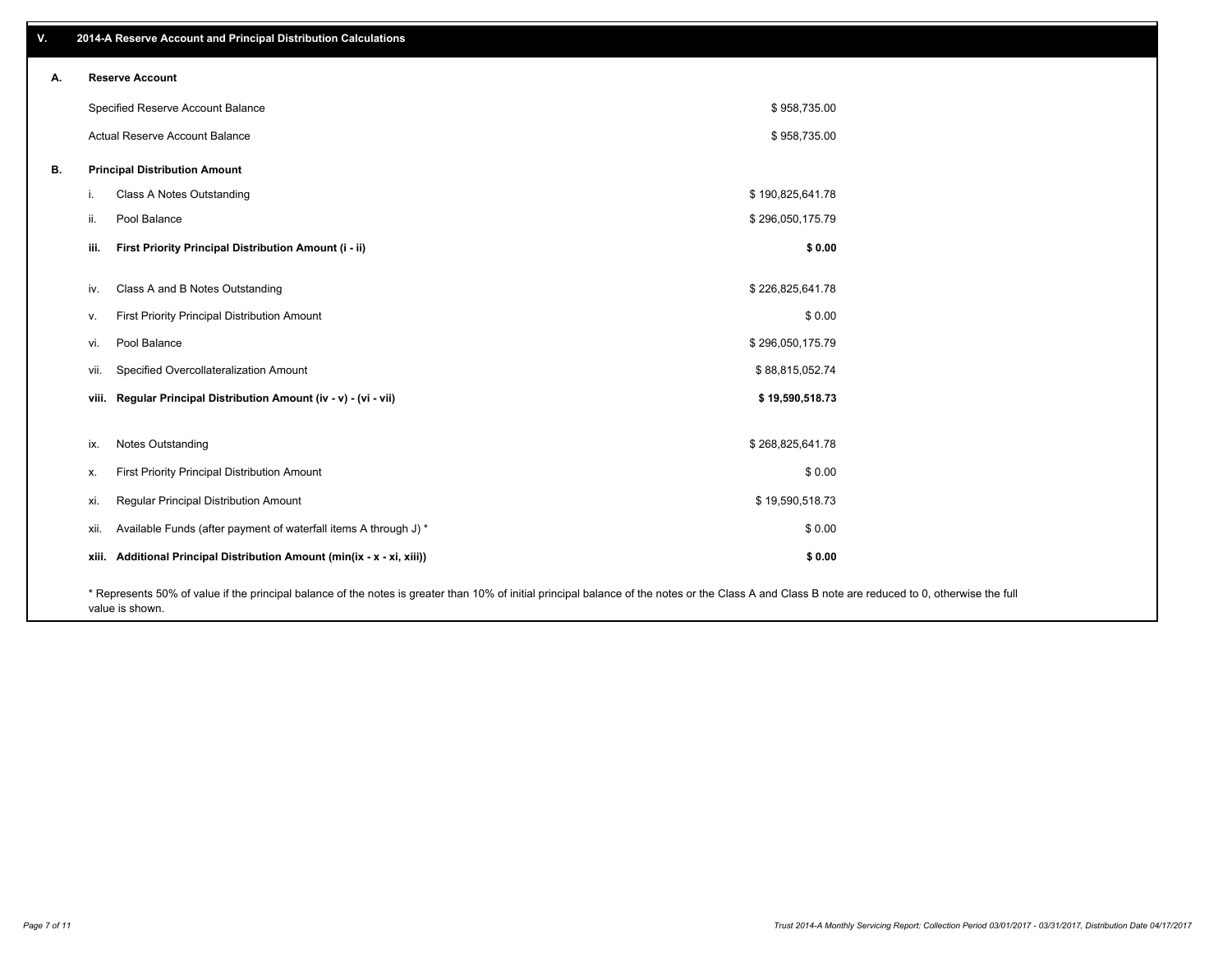| VI. |  | 2014-A Waterfall for Distributions |  |  |  |
|-----|--|------------------------------------|--|--|--|
|-----|--|------------------------------------|--|--|--|

|                              |                                                                                  | Paid             | <b>Funds Balance</b> |
|------------------------------|----------------------------------------------------------------------------------|------------------|----------------------|
| <b>Total Available Funds</b> |                                                                                  |                  | \$7,181,668.76       |
| <b>Trustee Fees</b><br>Α     |                                                                                  | \$0.00           | \$7,181,668.76       |
| В                            | i. Master Servicing Fees                                                         | \$12,207.36      | \$7,169,461.40       |
|                              | ii. Sub-Servicing Fees                                                           | \$185,502.66     | \$6,983,958.74       |
| C                            | i. Administration Fees                                                           | \$6,667.00       | \$6,977,291.74       |
|                              | ii. Unreimbursed Administrator Advances plus any Unpaid                          | \$0.00           | \$6,977,291.74       |
| D                            | Class A Noteholders Interest Distribution Amount                                 | \$418,185.42     | \$6,559,106.32       |
| Е                            | <b>First Priority Principal Payment</b>                                          | \$0.00           | \$6,559,106.32       |
| F                            | Class B Noteholders Interest Distribution Amount                                 | \$120,000.00     | \$6,439,106.32       |
| G                            | Class C Noteholders Interest Distribution Amount                                 | \$157,500.00     | \$6,281,606.32       |
| H                            | Reinstatement Reserve Account                                                    | \$0.00           | \$6,281,606.32       |
| $\mathbf{I}$                 | Regular Principal Distribution                                                   | \$6,281,606.32   | \$0.00               |
| J                            | i. Carryover Master Servicing Fees                                               | \$0.00           | \$0.00               |
|                              | ii. Carryover Sub-servicing Fees                                                 | \$0.00           | \$0.00               |
| Κ                            | Additional Principal Distribution Amount                                         | \$0.00           | \$0.00               |
| L                            | Unpaid Expenses of Trustee                                                       | \$0.00           | \$0.00               |
| M                            | Unpaid Expenses of Administrator                                                 | \$0.00           | \$0.00               |
| N                            | Remaining Funds to the Excess Distribution Certificateholder                     | \$0.00           | \$0.00               |
| <b>Waterfall Conditions</b>  |                                                                                  |                  |                      |
|                              | <b>Class C Noteholders' Interest Distribution Condition</b>                      |                  |                      |
| i.                           | Pool Balance                                                                     | \$296,050,175.79 |                      |
| ii.                          | Class A and B Notes Outstanding                                                  | \$226,825,641.78 |                      |
| iii.                         | Class C Noteholders' Interest Distribution Ratio (i / ii)                        | 130.52%          |                      |
| iv.                          | Minimum Ratio                                                                    | 110.00%          |                      |
| ٧.                           | Is the Class C Noteholders' Interest Distribution Condition Satisfied (iii > iv) | Y                |                      |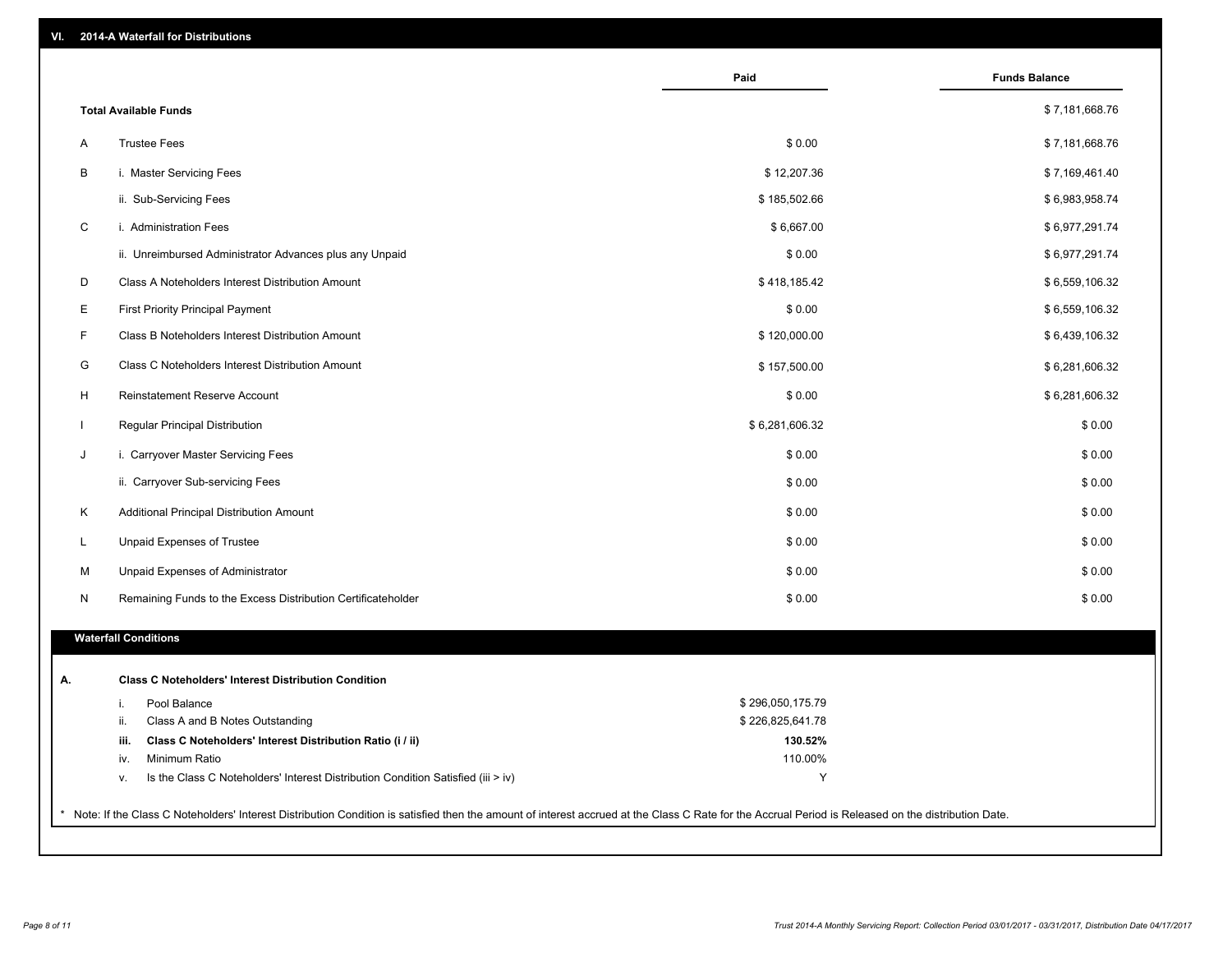| <b>Distribution Amounts</b>                                |                         |                         |                         |
|------------------------------------------------------------|-------------------------|-------------------------|-------------------------|
|                                                            | <b>A1</b>               | A <sub>2</sub> A        | A <sub>2</sub> B        |
| Cusip/Isin                                                 | 784456AA3               | 784456AB1               | 784456AC9               |
| <b>Beginning Balance</b>                                   | \$4,825,641.78          | \$68,000,000.00         | \$68,000,000.00         |
| Index                                                      | <b>LIBOR</b>            | <b>FIXED</b>            | <b>LIBOR</b>            |
| Spread/Fixed Rate                                          | 0.50%                   | 3.05%                   | 1.15%                   |
| Record Date (Days Prior to Distribution)                   | 1 NEW YORK BUSINESS DAY | 1 NEW YORK BUSINESS DAY | 1 NEW YORK BUSINESS DAY |
| <b>Accrual Period Begin</b>                                | 3/15/2017               | 3/15/2017               | 3/15/2017               |
| <b>Accrual Period End</b>                                  | 4/17/2017               | 4/15/2017               | 4/17/2017               |
| Daycount Fraction                                          | 0.09166667              | 0.08333333              | 0.09166667              |
| Interest Rate*                                             | 1.41222%                | 3.05000%                | 2.06222%                |
| <b>Accrued Interest Factor</b>                             | 0.001294535             | 0.002541667             | 0.001890368             |
| <b>Current Interest Due</b>                                | \$6,246.96              | \$172,833.33            | \$128,545.05            |
| Interest Shortfall from Prior Period Plus Accrued Interest | $\mathsf{\$}$ -         | $\mathsf{\$}$ -         | $\mathsf{\$}$ -         |
| <b>Total Interest Due</b>                                  | \$6,246.96              | \$172,833.33            | \$128,545.05            |
| <b>Interest Paid</b>                                       | \$6,246.96              | \$172,833.33            | \$128,545.05            |
| <b>Interest Shortfall</b>                                  | $\mathsf{\$}$ -         | $S -$                   | $\mathsf{\$}$ -         |
| <b>Principal Paid</b>                                      | \$4,825,641.78          | \$727,982.27            | \$727,982.27            |
| <b>Ending Principal Balance</b>                            | $\mathsf{\$}$ -         | \$67,272,017.73         | \$67,272,017.73         |
| Paydown Factor                                             | 0.040895269             | 0.010705622             | 0.010705622             |
| <b>Ending Balance Factor</b>                               | 0.000000000             | 0.989294378             | 0.989294378             |

\* Pay rates for Current Distribution. For the interest rates applicable to the next distribution date, please see https://www.salliemae.com/about/investors/data/SMBabrate.txt.

**VII. 2014-A Distributions**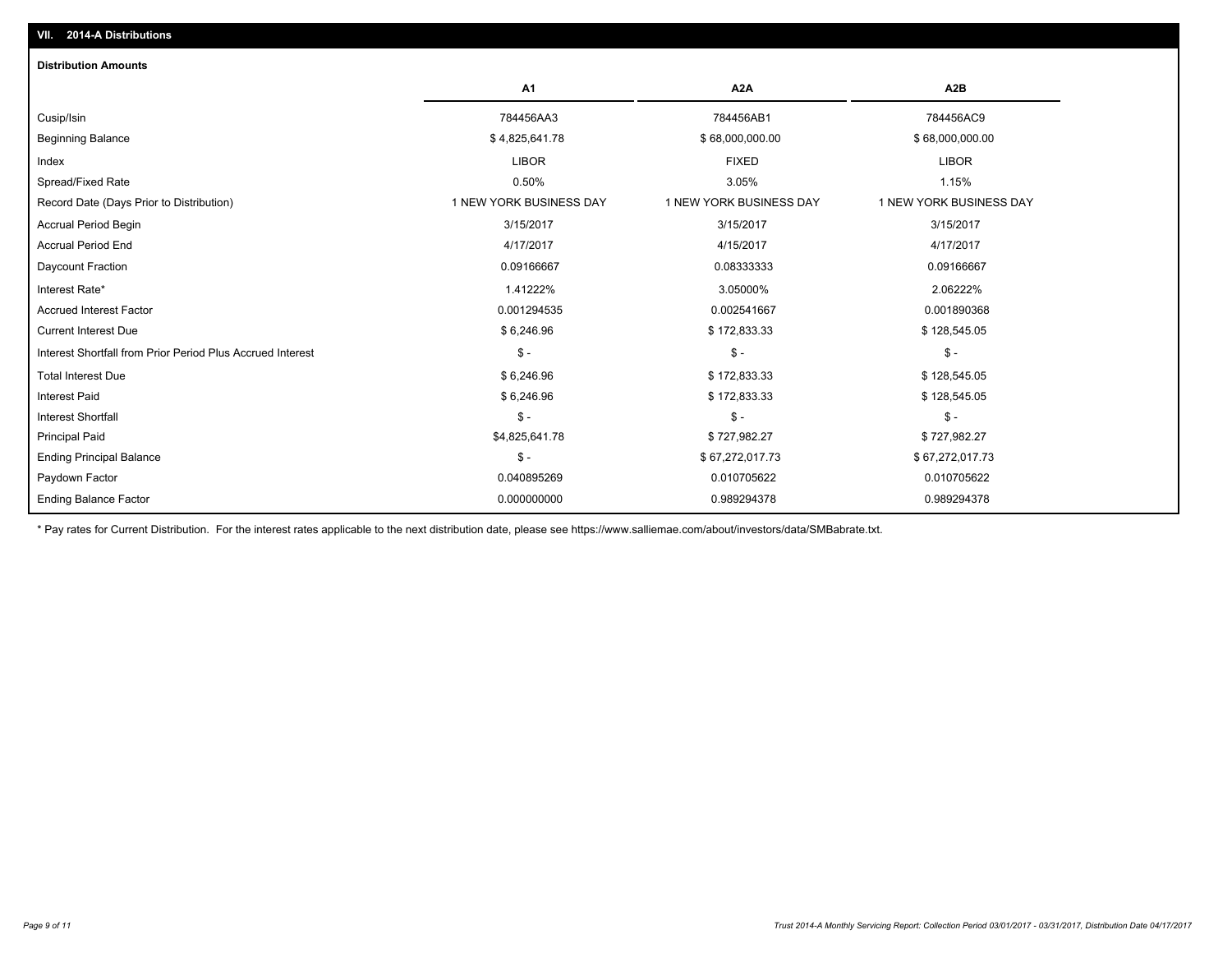| <b>Distribution Amounts</b>                                |                         |                         |                         |
|------------------------------------------------------------|-------------------------|-------------------------|-------------------------|
|                                                            | A <sub>3</sub>          | в                       | c                       |
| Cusip/Isin                                                 | 784456AD7               | 784456AE5               | 784456AF2               |
| <b>Beginning Balance</b>                                   | \$50,000,000.00         | \$36,000,000.00         | \$42,000,000.00         |
| Index                                                      | <b>LIBOR</b>            | <b>FIXED</b>            | <b>FIXED</b>            |
| Spread/Fixed Rate                                          | 1.50%                   | 4.00%                   | 4.50%                   |
| Record Date (Days Prior to Distribution)                   | 1 NEW YORK BUSINESS DAY | 1 NEW YORK BUSINESS DAY | 1 NEW YORK BUSINESS DAY |
| <b>Accrual Period Begin</b>                                | 3/15/2017               | 3/15/2017               | 3/15/2017               |
| <b>Accrual Period End</b>                                  | 4/17/2017               | 4/15/2017               | 4/15/2017               |
| Daycount Fraction                                          | 0.09166667              | 0.08333333              | 0.08333333              |
| Interest Rate*                                             | 2.41222%                | 4.00000%                | 4.50000%                |
| <b>Accrued Interest Factor</b>                             | 0.002211202             | 0.003333333             | 0.003750000             |
| <b>Current Interest Due</b>                                | \$110,560.08            | \$120,000.00            | \$157,500.00            |
| Interest Shortfall from Prior Period Plus Accrued Interest | $S -$                   | $$ -$                   | $\mathsf{\$}$ -         |
| <b>Total Interest Due</b>                                  | \$110,560.08            | \$120,000.00            | \$157,500.00            |
| <b>Interest Paid</b>                                       | \$110,560.08            | \$120,000.00            | \$157,500.00            |
| <b>Interest Shortfall</b>                                  | $S -$                   | $S -$                   | $\mathsf{\$}$ -         |
| <b>Principal Paid</b>                                      | $S -$                   | $\mathsf{\$}$ -         | $\mathsf{\$}$ -         |
| <b>Ending Principal Balance</b>                            | \$50,000,000.00         | \$36,000,000.00         | \$42,000,000.00         |
| Paydown Factor                                             | 0.000000000             | 0.000000000             | 0.000000000             |
| <b>Ending Balance Factor</b>                               | 1.000000000             | 1.000000000             | 1.000000000             |

\* Pay rates for Current Distribution. For the interest rates applicable to the next distribution date, please see https://www.salliemae.com/about/investors/data/SMBabrate.txt.

**VII. 2014-A Distributions**